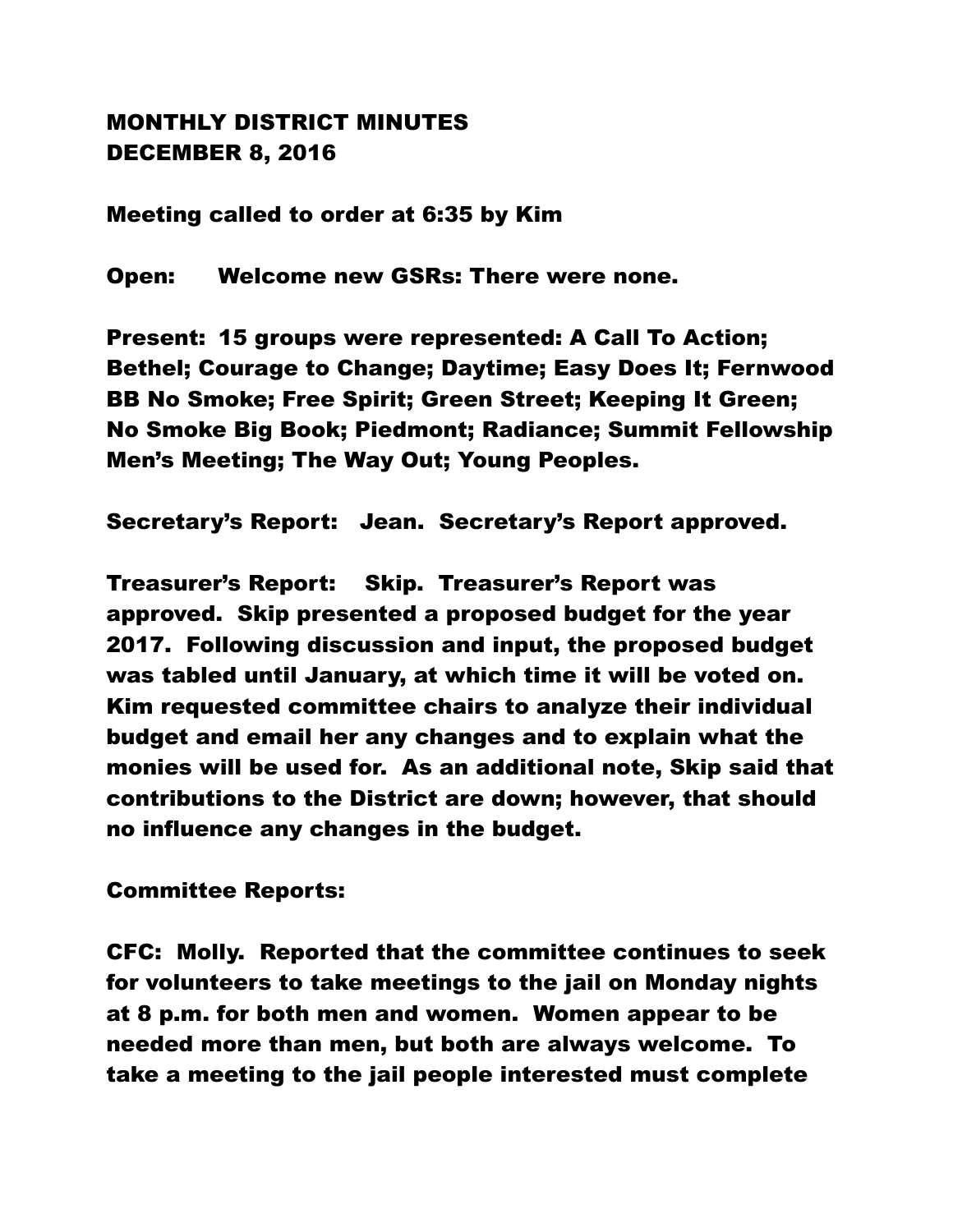an application form which is available on NC23.org. It was also announced that meetings are now being taken to the Guilford County Jail in High Point. Women's meetings are the second Wednesday each month from 7:15 p.m. to 8:30 p.m. Meetings for the men are the second and fourth Wednesdays at the same time.

## TFC: Jackie. Absent

CPC/PI: John. Received information packet from GSO and has taken sample letters from that packet and placed on his computer. These letters are directed to pastors, doctors, schools. He also ordered 2 Grapevine subscriptions to provide to doctors' offices should they be agreeable to have them in their waiting rooms. He also hopes to start working with the Guilford County School System.

Special Events: Candy. New Years Eve event under control. She retrieved all supplies from their storage area and will not need to purchase any dry goods. There is an adequate amount to use for decorations. So far there is a setup tea, greeters, and Tyler will be the DJ for \$200.00. David has his grocery list for the food and requested \$1200.00 from the Special Events account. Westminster Church will allow the committee to have access to the facility on the  $29<sup>th</sup>$ . Anyone who may be interested in helping in any capacity can contact Candy at (Special Events) se@nc23.org.

Candy brought up the subject of a storage unit for SE (Special Events) supplies. Kim asked her to scout around for such unit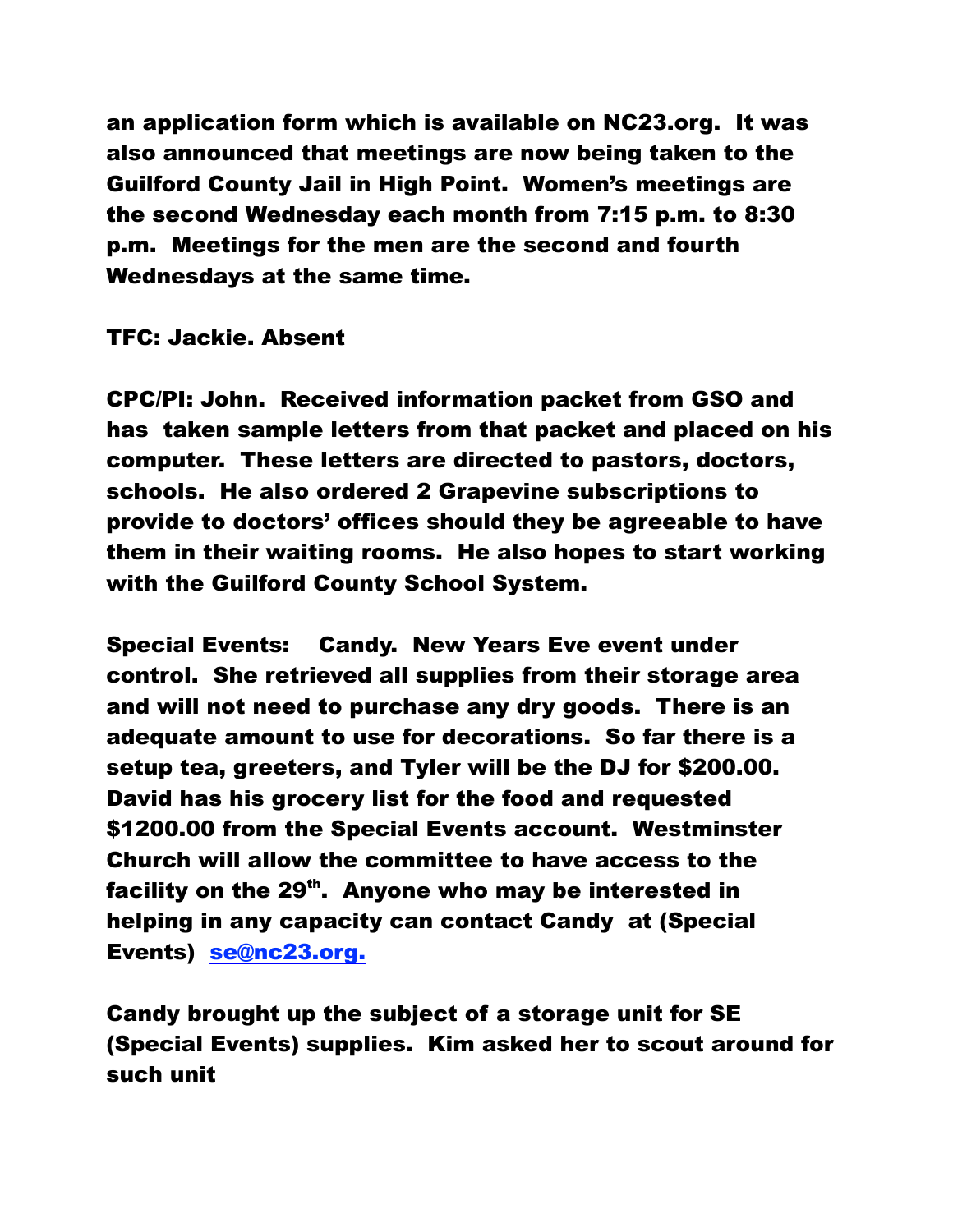and the cost and bring to the District Meeting in January for discussion and approval.

Finally Candy said that she will get with Karen and hopefully start Workshops in January.

Grapevine: Dan. Will again attend the New Years Eve event and raffle off two Grapevine Subscriptions.

He announced that after 4 years he is stepping down. GSRs were encouraged to return to their home groups and announce that this is an open position. Dan said he will help the new chair get started.

Website: Josh. Reported that in November there were 4,002 hits and so far in the month of December there are 1,030 hits, which works out to be approximately 100 hits per day.

He said he went to a conference in Winston-Salem and found it very informative. He said there was a request from a member asking if the online meeting list could define what open and closed mean. That update was coordinated with the creator of the meeting list plugin and is now on our website, NC23.org, and on every district, area, and intergroup website in the US and Canada that are using that plugin.

Special Needs: Sharon. Had a request from a woman who moved here from another state and is visually impaired. She reported she has been able to get rides for this person.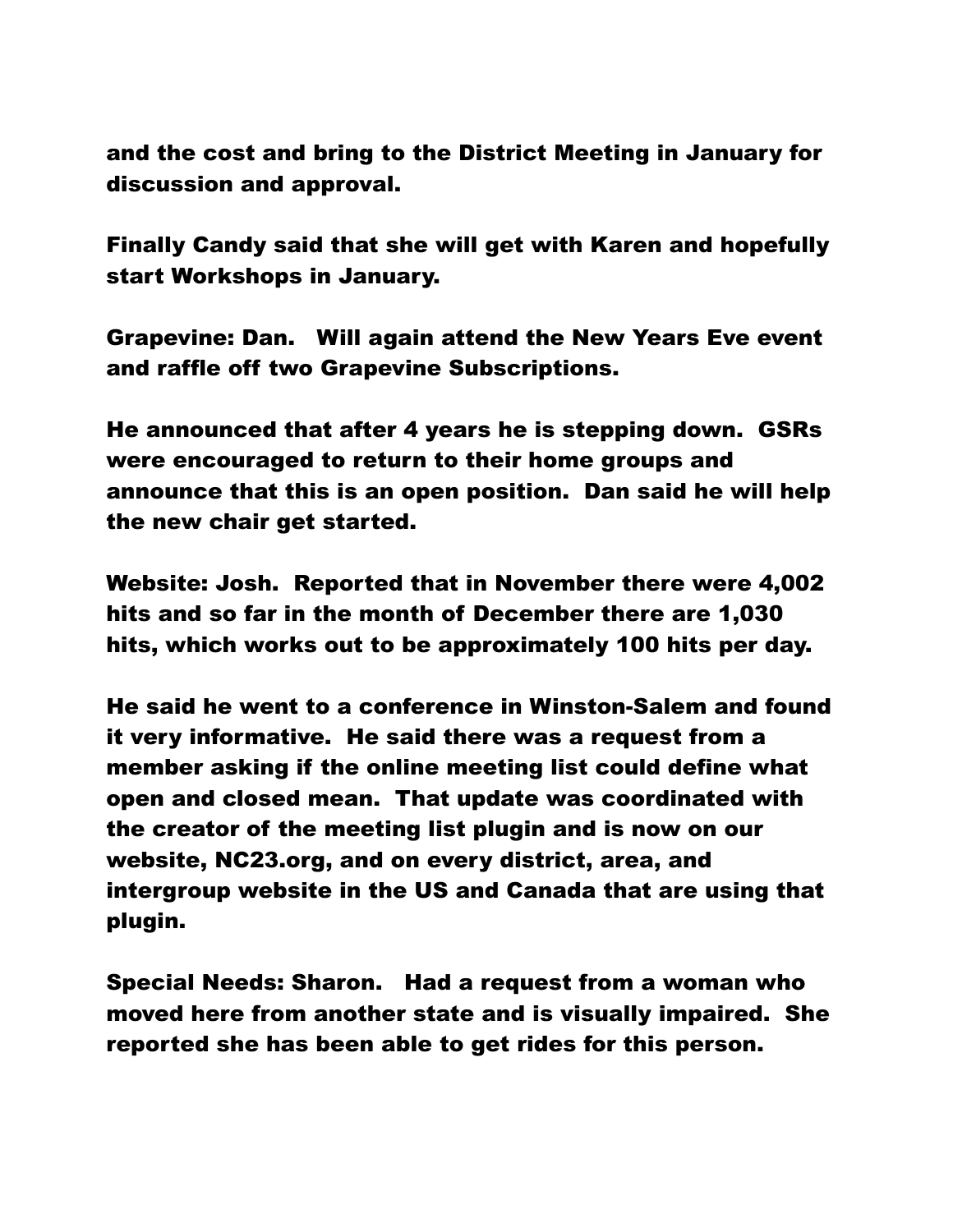LCM: Roberta. Everything is up to date.

Alt. DCM: Open Position. Kim asked if anyone would like to stand for the office of Alt. DCM. Karen volunteered and was elected unanimously.

DCM Report: Kim. A packet was presented which included the new office hours for the Intergroup Office. Jim has fallen and broken his pelvis and is in Blumenthals. We should all keep him in our prayers. The new hours are Monday and Tuesday from 9 a.m. to 11:45. Wednesday and Friday from 1 to 5. The office will be closed on Thursday. If additional changes are necessary they will be announced.

The remainder of the packet referred to the proposed redistricting of District 23. At the Area Assembly after review of what has been proposed, the committee said they will have a Plan 2 to present. There is a form which is available via a link on NC23.org where individuals and/or groups can give their views on this proposed redistricting. Views may be posted until December 31, 2016. Kim urged all to participate.

In an effort to inform groups and to encourage participation, Kim announced that she, Karen, and Roberta are going to split the list of meetings by 3 and each take approximately 15 to go and visit in person. It is an opportunity to see where individual groups are and if they are participating and if not, WHY?